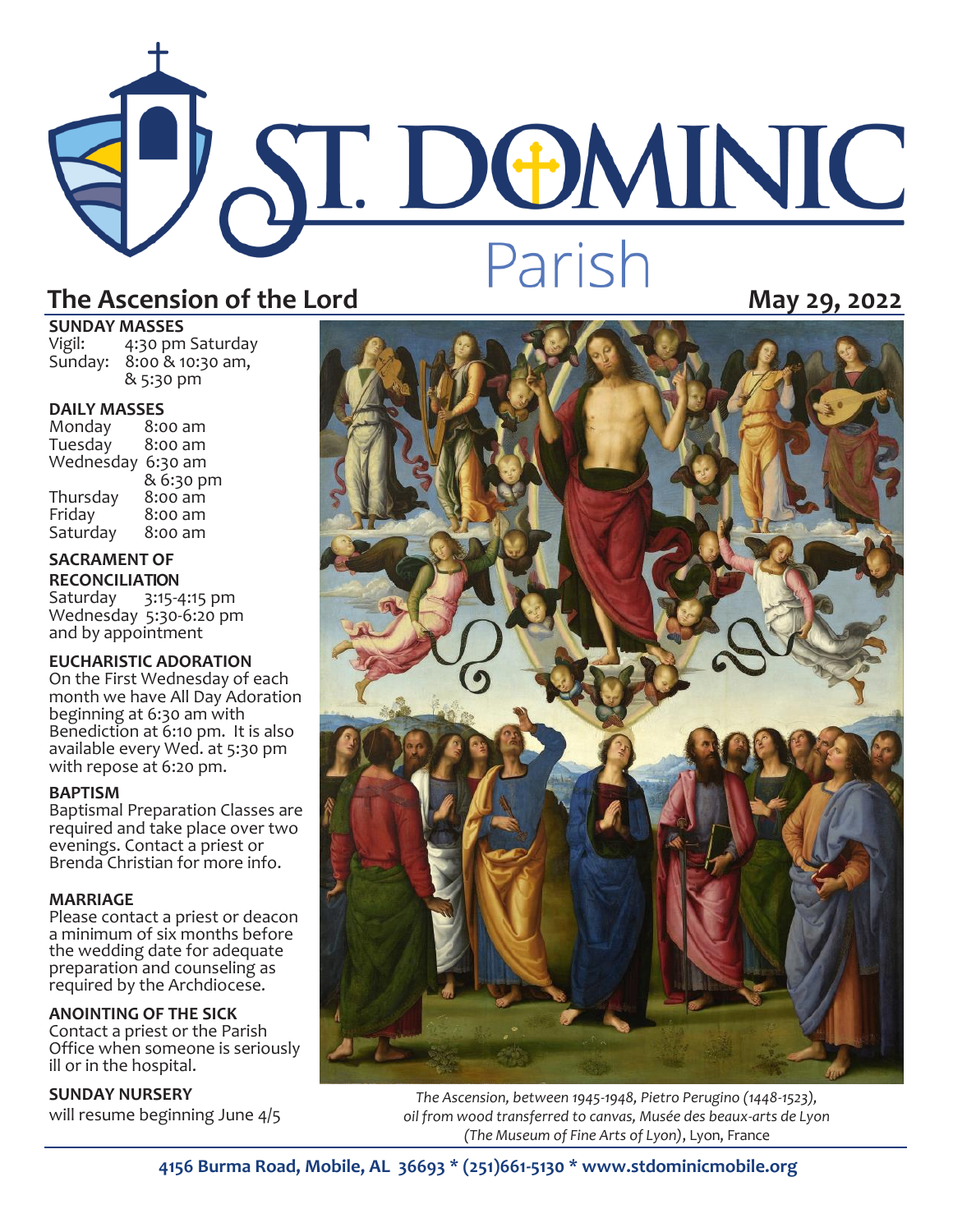### *Pastor, Rev. Patrick R. Driscoll*

Email: pdriscoll@stdominicmobile.org

*Deacon Robert E. Kirby, Jr.*

Email: rkirby@stdominicmobile.org *Deacon Aldon O. Ward*

Email: award@stdominicmobile.org

*Deacon Wiley J. Christian III*

Email: wchristian@stdominicmobile.org

### **PARISH OFFICE HOURS**

Monday - Thursday, 8:00 a.m. - 4:00 p.m. Friday, 8:00 a.m. - Noon The Parish and School Offices will be closed on **Monday, May 30** for Memorial Day.

**ST. DOMINIC CATHOLIC SCHOOL HOURS** 

Monday - Friday, 7:15 a.m. - 3:45 p.m.

### **Important Notice:**

**We will not have Mass on May 31 (8:00 a.m.), June 1 (6:30 a.m or 6:30 p.m.) and June 2 (8:00 a.m.) due to the annual Priests' Retreat. We will have prayer services only those days.** 

### **Stewardship**

*"I am the Alpha and the Omega, the first and the last, the beginning and the end."*

*Revelations 22:13* This is a reminder of how we should live our lives 24 hours a day, 7 days a week – putting God first in all that we do. Not only when I am at Mass and parish activities, but when I am in the world, at work or at school. Living gratefully and generously is an intentional lifestyle. Every decision you make either moves you closer to God or farther away. Choose wisely!

Please get your registration forms for VBS turned in as soon as possible. They can be found on the Parish website under the "youth" tab or picked up from the Parish Office. There is a form for participants, youth volunteers, and adult volunteers. We will publish a wish list of needed supplies soon. Thank you!

Thank you for your continued support of the St. Vincent de Paul Society! This weekend is the Top Hat Fifth Sunday Collection. You can also make a donation in the Poor Box in the back of the Church or drop it by our Parish Office.

### The readings for this Sunday, May 29, 2022 can be found online using the following link: https://bible.usccb.org/ bible/readings/052922.cfm

### *Mass Intentions For The Week*

| Sat, May 28     | 4:30 p.m.  | Troy Markris (D)            |
|-----------------|------------|-----------------------------|
| Sunday, May 29  | 8:00 a.m.  | Missa Pro Populo            |
|                 | 10:30 a.m. | Troy Markris (D)            |
|                 | 5:30 p.m.  | Debora & Alan Castelin (L)  |
| Monday, May 30  | 8:00 a.m.  | Allan and Ashley Klein (L)  |
| Tuesday, May 31 | 8:00 a.m.  | No Mass/ Priest's Retreat   |
| Wed, June 1     | 6:30 a.m.  | No Mass/ Priest's Retreat   |
|                 | 6:30 p.m.  | No Mass/ Priest's Retreat   |
| Thurs June 2    | 8:00 a.m.  | No Mass/Priest's Retreat    |
| Friday, June 3  | 8:00 a.m.  | Beth Cain (D)               |
| Sat, June 4     | 8:00 a.m.  | Thurston & Olive Womble (D) |

### **Please pray for the sick:**

Toni Aldrich Michael Arata Frances Baugh Marguerite Blackard Charlotte Brady Georgette Brocato Mahala Church Susan Coffey David Gonzales Jacque Green Ray Green Barbara Harrington Charlie Hawkins Gabriel Hawkins Katie Histing Cory Kalifeh Mary Kerr Bill Klein Cooper Klein Vicky Klein Tony Laurence

Mary Lindamood Sam Lyons Eleesha Neese Rita O'Brien David Poirier Steve Polozola Clarence Pool Doris Powers Sandy Quinnelly Laurie Rel Rose Mary Rehm Phillip Roebling Kim Sanders Louis Seiter Ava Smith Jennifer Phillips Smith Joe Verneuille Antonio Vilaseca Maryneil Walker Claire Zaunbrecher

Please pray for the Repose of the Soul of *Sandy Rehm*.

If you would like a name added to this list please call the Parish Office at (251) 661-5130. If you or a loved one is hospitalized, it is important you notify the Parish office if you would like a clergy to visit.

# **Welcome to St. Dominic Parish**, **Where Stewardship is a Way of Life**

We invite newcomers to complete a registration form which can be found in the Parish Office.